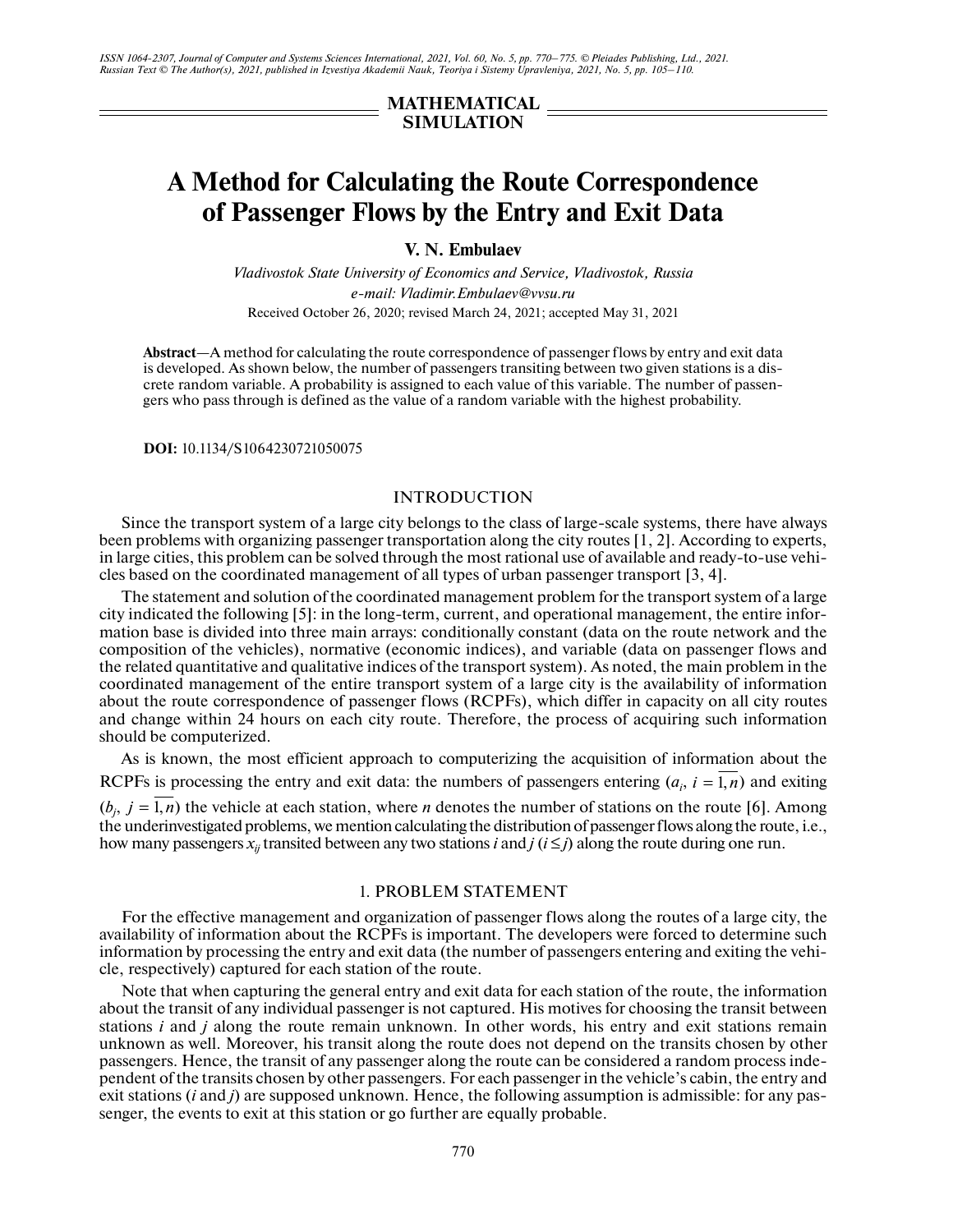Thus, the route correspondence of passenger flows can be found by entry and exit data within a probabilistic interpretation.

While the vehicle stops at station *j*, passenger exchange occurs: of those who arrived from the previous station (denoted by  $Q_{j-1}$ ), first, a group of  $b_j$  passengers exits the cabin, and then a group of  $a_j$  passengers enters the cabin. When the vehicle departs from station  $j$ , there will be  $Q_j$  passengers in the cabin:

$$
Q_j = (Q_{j-1} - b_j) + a_j = \sum_{r=1}^j (a_r - b_r).
$$

Some of the  $a_i$  passengers who entered at station *i* may exit at station  $(i + 1)$ . They are the passengers transiting between stations *i* and  $(i + 1)$ , denoted by  $x_{i,i+1}$ . Subtracting this number from the passengers who entered at station  $i$ , we obtain the remaining passengers among  $a_i$  who will continue their transits along the route. We denote this number by  $a_{i,i+1}$ :  $a_{i,i+1} = a_i - x_{i,i+1}$ .

Upon the vehicle's arrival at station  $(i + 2)$ , together with the passengers who exited  $(b_{i+2})$ , those who entered at station *i* can also exit. They are the passengers transiting between stations *i* and  $(i + 2)$  along the route, denoted by  $x_{i,i+2}$ . Subtracting this number from  $a_{i,i+1}$ , we obtain the passengers who entered at station *i* and will continue their transits along the route after station  $(i + 2)$ 

$$
a_{i,i+2} = a_{i,i+1} - x_{i,i+2} = a_i - x_{i,i+1} - x_{i,i+2} = a_i - \sum_{r=i+1}^{i+2} x_{ir}.
$$

These considerations are easily repeated further.

For any *i* and *j*, this number is calculated by the formula

$$
a_{ij} = a_i - \sum_{r=i+1}^j x_{ir}.
$$

In other words, *aij* is the number of remaining passengers among those who entered at station *i* and will continue their transits along the route after station  $j$ . It is determined by subtracting from  $a_i$  those passengers who have already passed the route segments between stations *i* to  $(i + 1)(x_{i,i+1})$ , stations *i* and  $(i + 2)$  $(x_{i,i+2}), ...,$  stations *i* and  $(j-1)$   $(x_{i,j-1}).$ 

In the transportation process along the route, when the vehicle stopped at station *j*, there were  $Q_{j-1}$  passengers inside the cabin, among whom there were those who entered at station *i* (*aij*). During passenger exchange at the station, those passengers who entered the cabin at station *i* could exit along with  $b_j$ . These passengers are from the group  $a_{ij}$ . In this case, the number  $x_{ij}$  that will simultaneously belong to  $a_{ij}$  and  $b_j$ is the required value.

Let the transits of passengers between any two stations on the route be determined in this way. Then they can be described by a table of the route correspondence of passenger flows (Table 1). (By a natural assumption,  $x_{ii} = 0$ : no passengers start and end their transits at the same station *i*.) The other notations are the following:  $n$  is the number of stations on the route;  $a_i$  is the number of passengers who entered the vehicle at station *i*;  $b_j$  is the number of passengers who exited the vehicle at station *j*; and  $x_{ij}$  is the number of corresponding passengers between stations *i* and *j*,  $i \leq j$ .

According to Table 1, the problem of determining  $x_{ij}$  by the entry  $a_i$  and exit  $b_j$  data has the following statement:

$$
\sum_{j=i}^{n} x_{ij} = a_i; \quad \sum_{i=1}^{j} x_{ij} = b_j; \quad x_{ij} \ge 0; \quad i = \overline{1, n}; \quad j = \overline{1, n}, \tag{1.1}
$$

where

$$
\sum_{i=1}^{n} a_i = \sum_{j=1}^{n} b_j \left( \text{or } \sum_{i=1}^{n} \sum_{j=i}^{n} x_{ij} = \sum_{j=1}^{n} \sum_{i=1}^{j} x_{ij} \right).
$$
 (1.2)

The system (1.1) consists of 2*n* linear algebraic equations with  $n(n + 1)/2$  unknowns. A unique solution exists if  $2n = n(n + 1)/2$ . Consequently, a unique solution is possible for  $n \le 3$ . In the case  $n > 3$ , there are,

JOURNAL OF COMPUTER AND SYSTEMS SCIENCES INTERNATIONAL Vol. 60 No. 5 2021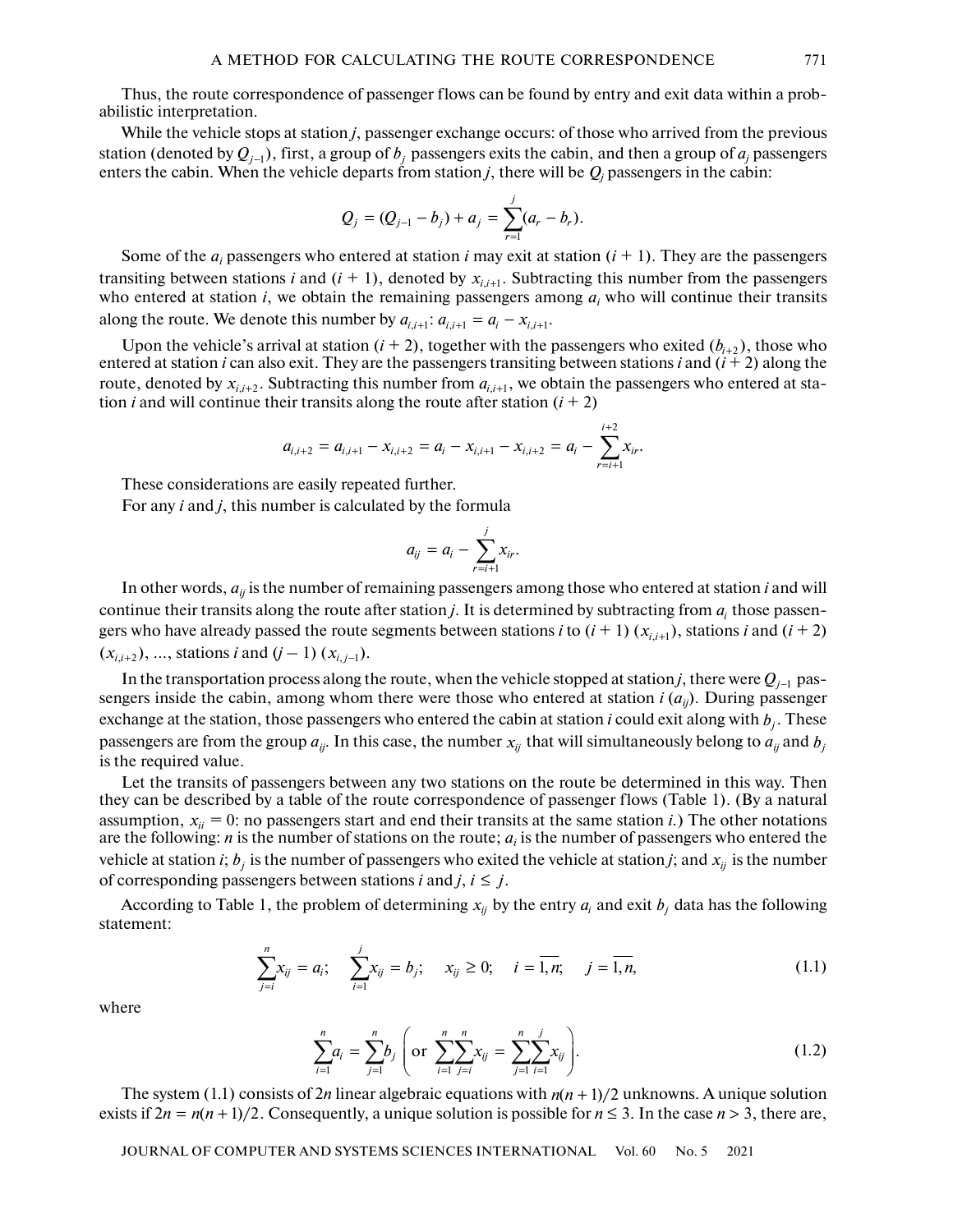| Entry<br>station no.     | Exit station no. |                |                |                |          |          |                  |                         |  |
|--------------------------|------------------|----------------|----------------|----------------|----------|----------|------------------|-------------------------|--|
|                          | $\,1$            | $\sqrt{2}$     | $\mathfrak{Z}$ | $\overline{4}$ | 5        | $\cdots$ | $\boldsymbol{n}$ | who entered             |  |
| $\mathbf{1}$             | $x_{11}$         | $x_{12}$       | $x_{13}$       | $x_{14}$       | $x_{15}$ | $\cdots$ | $x_{1n}$         | $\mathfrak{a}_\text{l}$ |  |
| $\sqrt{2}$               |                  | $x_{22}$       | $x_{23}$       | $x_{24}$       | $x_{25}$ | $\cdots$ | $x_{2n}$         | $\boldsymbol{a}_2$      |  |
| $\mathfrak{Z}$           |                  |                | $x_{33}$       | $x_{34}$       | $x_{35}$ | $\cdots$ | $x_{3n}$         | $a_3$                   |  |
| $\overline{4}$           |                  |                |                | $x_{44}$       | $x_{45}$ | $\cdots$ | $x_{4n}$         | $\mathfrak{a}_4$        |  |
| 5                        |                  |                |                |                | $x_{55}$ | $\cdots$ | $x_{5n}$         | $a_5$                   |  |
| $\bullet$                |                  |                |                |                |          | $\cdots$ | $\bullet$        | $\bullet$               |  |
| $\bullet$                |                  |                |                |                |          | $\cdots$ | $\bullet$        | $\bullet$               |  |
| $\bullet$                |                  |                |                |                |          | $\cdots$ | $\bullet$        | $\bullet$               |  |
| $\boldsymbol{n}$         |                  |                |                |                |          |          | $x_{nn}$         | $\boldsymbol{a}_n$      |  |
| Passengers<br>who exited | $b_{\rm l}$      | b <sub>2</sub> | $b_3$          | $b_4$          | $b_5$    | $\cdots$ | $b_n$            |                         |  |

**Table 1.** The matrix of route correspondence of traffic flows

in principle, infinitely many solutions. Therefore, a unique solution cannot be obtained without additional assumptions about the distribution of passenger flows between the route stations.

## 2. A PROBABILISTIC METHOD FOR SOLVING THE PROBLEM

When the vehicle stopped at station *j*, there were  $Q_{j-1}$  passengers in the cabin, from which  $b_j$  exited. Recall that for each passenger in the vehicle's cabin, the events to exit at this station or continue further are assumed equiprobable. Hence, the exits of different groups of  $b_j$  passengers from all who arrived form a system of equiprobable and incompatible events. The total number of such groups in various combinations is equal to  $C_{Q_{j-1}}^{\rho_j}$  (the number of  $b_j$  combinations from  $Q_{j-1}$  elements). *j*  $C_{Q_{j-1}}^{b_j}$  (the number of  $b_j$  combinations from  $Q_{j-1}$ 

All passengers who arrived at station *j*  $(Q_{j-1})$  can be conditionally divided into two groups: one group consists of those passengers who entered the vehicle's cabin at station *i* and continued their transits up to station *j* ( $a_{ij}$ ), and the second group includes the others ( $Q_{j-1} - a_{ij}$ ). Since  $b_j$  passengers exited at station *j*, among them, there may be those belonging to the group  $a_{ij}$ . Let us denote them by  $\lambda_{ij}$ . Obviously,  $\lambda_{ij}$  is a random variable taking integer values. And the group  $\lambda_{ij}$  can be combined from  $a_{ij}$  in  $C^{\lambda_{ij}}_{a_{ij}}$  different ways. For each specific group  $\lambda_{ij}$ , the remaining passengers  $(b_j - \lambda_{ij})$  can be chosen in  $C_{Q_{j-1}-q_{ij}}^{b_j-\lambda_{ij}}$  different ways. The total number of successful outcomes will be equal to  $C_{a_{ij}}^{\lambda_{ij}} C_{Q_{j-1}-a_{ij}}^{\rho_j-\lambda_{ij}}.$ <sub>j</sub>−^<sub>ij</sub><br><sub>j−1</sub>−'  $C^{b_j-\lambda_{ij}}_{\mathcal{Q}_{j-1}-a_{ij}}$  $\lambda_{ii}$   $\bigcap b_i - \lambda$  ${}^{_{ij}C_{Q_{j-1}\neg\alpha_{ij}}^{\nu_j\neg\alpha_{ij}}}$  $C^{\lambda_{ij}}_{a_{ij}} C^{b_j-\lambda_{ij}}_{Q_{j-1}-a_{ij}}$ 

According to the classical approach [7], the probability that among the exiting passengers  $b_j$  exactly  $\lambda_{ij}$ passengers will belong to the group  $a_{ij}$  is given by

$$
P_{b_j}\left(\lambda_{ij}\right) = \frac{C_{a_{ij}}^{\lambda_{ij}} C_{Q_{j-1}-a_{ij}}^{b_j-\lambda_{ij}}}{C_{Q_{j-1}}^{b_j}}.
$$
\n(2.1)

In this description of the problem, two cases are possible:  $a_{ij} \ge b_j$  and  $a_{ij} \le b_j$ .

For  $a_{ij} \ge b_j$ , the random variable  $\lambda_{ij}$  can take integer values from 0 to  $b_j$ ; for  $a_{ij} \le b_j$ , from 0 to  $a_{ij}$ . Generally, it can take values on the interval

$$
0 \le \lambda_{ij} \le \min[a_{ij}, b_j]. \tag{2.2}
$$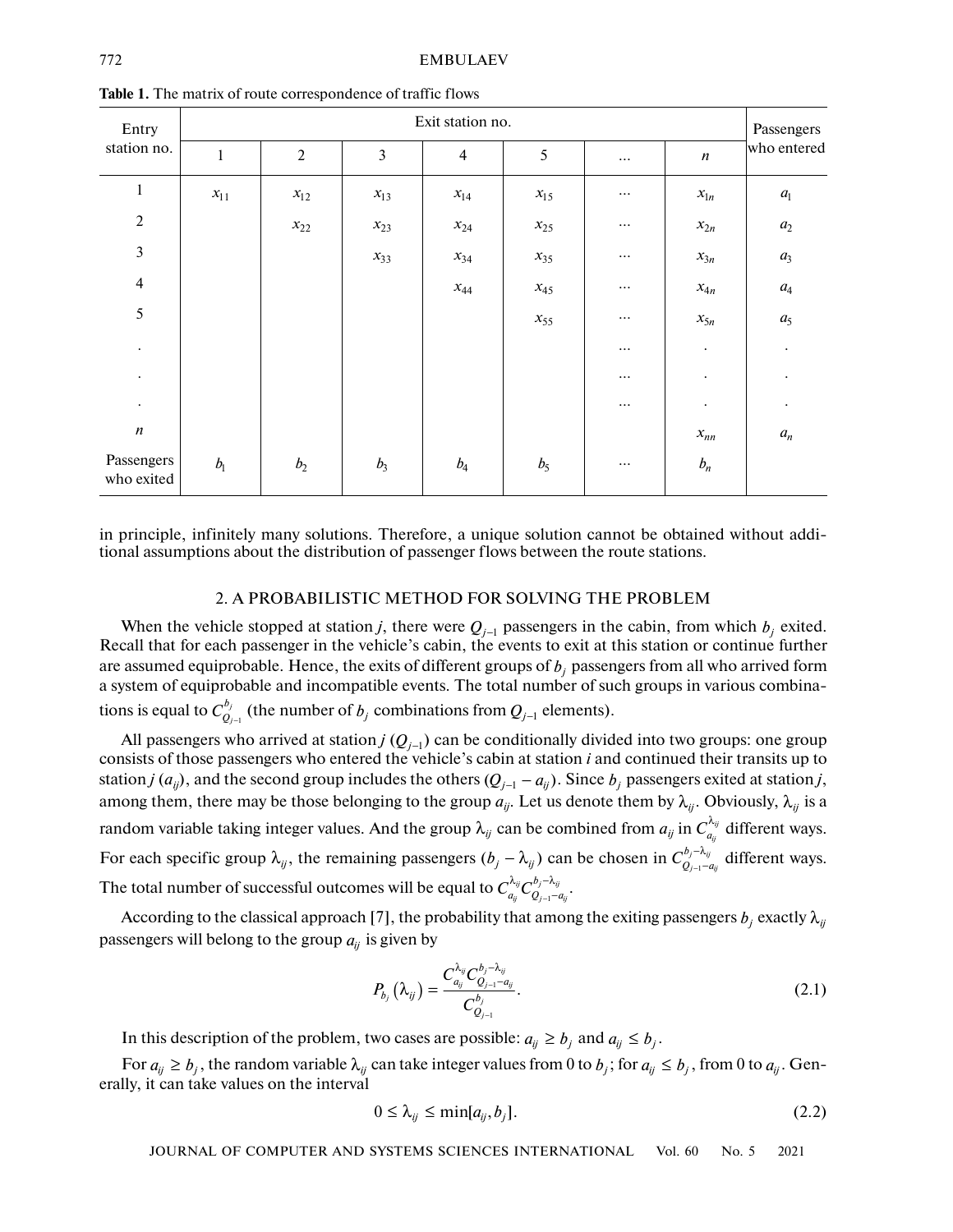**Table 2.** The values and probabilities of the random variable

| Values of $\lambda_{ii}$ |                    |                | $\cdots$ | $\cdots$      |
|--------------------------|--------------------|----------------|----------|---------------|
| Probabilities            | ю<br>$\mu_{\rm c}$ | יי<br><u>-</u> | $\cdots$ | ◡<br>$\cdots$ |

In problem (1.1) and (1.2), the random variable  $\lambda_{ij}$  (passenger transits between specific stations *i* and *j* on the route) can take nonnegative integer values on interval (2.2) only. Any value outside this interval cannot be taken as a solution of  $(1.1)$  and  $(1.2)$ .

The random variable  $\lambda_{ij}$  is a discrete variable that can take any integer value on the interval (2.2). For each value of this variable, we assign a corresponding probability by formula (2.1); see Table 2, where  $k = \min\big[a_{ij}, b_j\big]$ , and the probabilities  $p_l$ ,  $l = 0, k$  , are given by (2.1) for a specific value of  $\lambda_{ij}$ .

Of all the integers  $\lambda_{ij}$  on the interval (2.2), as the only solution, we select the value for which the probability reaches maximum with respect to the argument  $\lambda_{ij}$ :

$$
x_{ij} = \text{argmax} P_{b_j}(\lambda_{ij}).
$$

As  $x_{ij}$  is the most probable value for the random variable  $\lambda_{ij}$ , the two adjacent numbers  $(x_{ij} - 1)$  and  $(x_{ij} + 1)$  satisfy the following inequalities [7]:

$$
P_{b_j}(x_{ij}-1)/P_{b_j}(x_{ij}) \le 1
$$
 and  $P_{b_j}(x_{ij})/P_{b_j}(x_{ij}+1) \ge 1$ .

Expanding these inequalities, we obtain:

$$
\frac{P_{b_j}(x_{ij}-1)}{P_{b_j}(x_{ij})} = \frac{x_{ij}(Q_{j-1} - a_{ij} - b_j + x_{ij})}{(a_{ij} - x_{ij} + 1)(b_j - x_{ij} + 1)} \le 1,
$$
\n
$$
\frac{P_{b_j}(x_{ij})}{P_{b_j}(x_{ij} + 1)} = \frac{(x_{ij} + 1)(Q_{j-1} - a_{ij} - b_j + x_{ij} + 1)}{(a_{ij} - x_{ij})(b_j - x_{ij})} \ge 1.
$$

Solving them for  $x_{ij}$  gives

$$
\frac{(a_{ij}+1)(b_j+1)}{Q_{j-1}+2}-1\leq x_{ij}\leq \frac{(a_{ij}+1)(b_j+1)}{Q_{j-1}+2}.
$$

The formulas  $(a_{ij}+1)(b_j+1)/(Q_{J-1}+2)$  and  $a_{ij}b_j/Q_{j-1}$  yield fractional numbers located on the numerical axis between the same integers, and the difference between them is negligible. In addition, the resulting values  $x_{ij}$  are rounded to the nearest integer. Hence, we write

$$
\frac{a_{ij}b_j}{Q_{j-1}}-1\leq x_{ij}\leq \frac{a_{ij}b_j}{Q_{j-1}}.
$$

According to this two-sided inequality,

$$
x_{ij}=\frac{a_{ij}b_j}{Q_{j-1}}.
$$

In this formula, the values  $a_{ij}$  and  $Q_{j-1}$  are unique, and  $b_j$  is the initial value. Therefore, the values  $x_{ij}$ will be unique for any *i* and *j*. Consequently, this formula provides a unique solution of the problem; see Table 1.

However, note that when calculating the elements  $x_{ij}$ , their rounded values to the nearest integer are taken as the only solution. In some rows (or columns) of the table, their sums may not coincide with the original entry (or exit) data. To maintain a balance in each row and column of the table, we propose the following calculation method. If  $j = i$ , then  $x_{ij} = 0$ , and the elements are located on the main diagonal in the table. If  $j = n$ , then the elements are located in the last column of the table:  $x_{1,n}, x_{2,n}, x_{3,n}, ..., x_{n-1,n}$ . In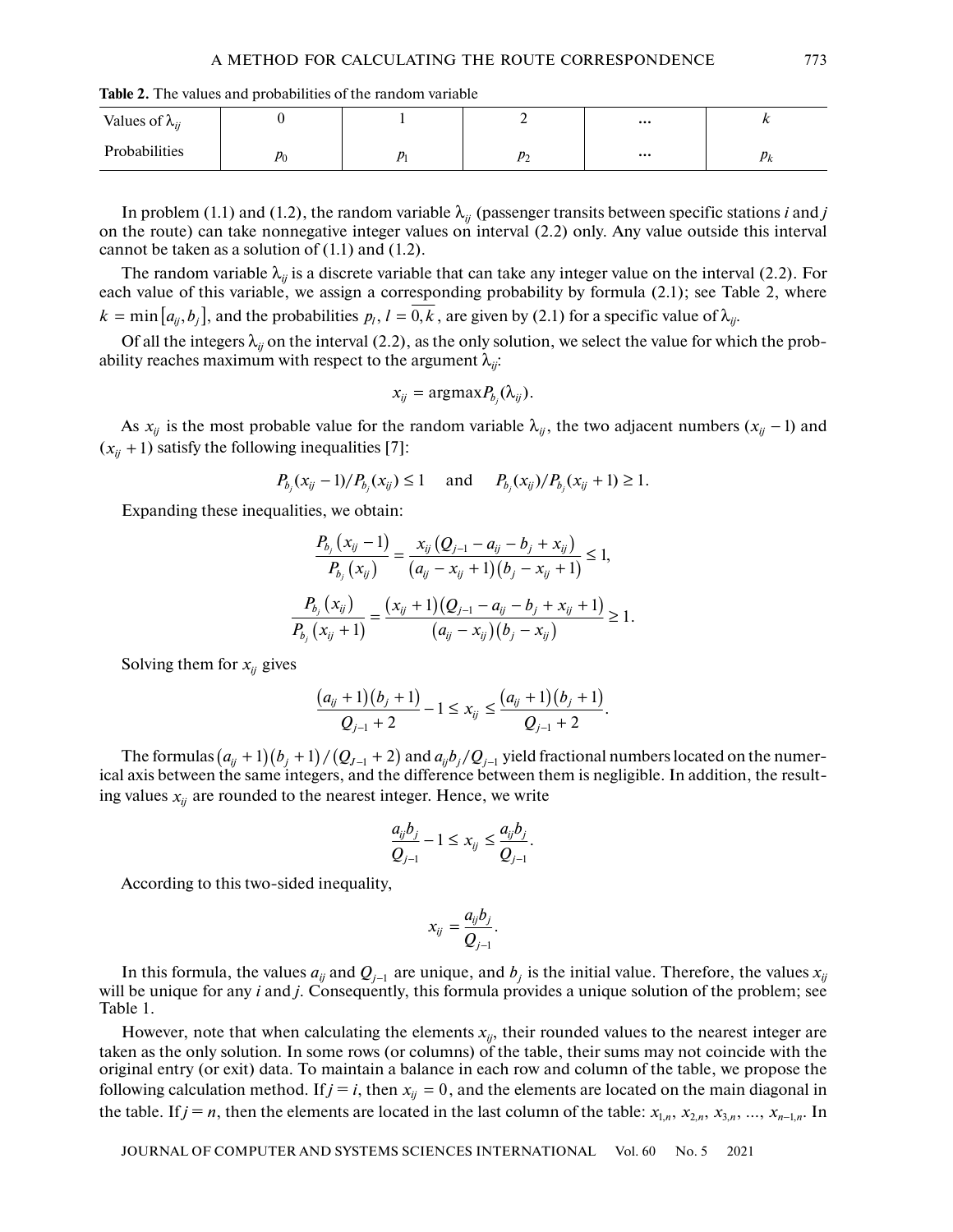this case, they are calculated as follows: the sum of all elements is found, e.g., in *i*th row to the desired one, and then the desired one is determined as the difference between  $a_i$  and the sum:

$$
x_{in}=a_i-\sum_{r=i}^{n-1}a_{ir}.
$$

If  $j = i + 1$ , then the elements are located first above the diagonal in each column of the table:  $x_{12}, x_{23}$ ,  $x_{34}, ..., x_{n-1,n}$ . In this case, they are calculated as follows: the sum of all elements is found, e.g., in *j*th column to the desired one, and then the desired one is determined as the difference between  $b_j$  and the sum:

$$
x_{ij} = b_j - \sum_{r=1}^{j-2} x_{rj}.
$$

With such modifications, the passenger transits along the route in the problem (1.1) and (1.2) are calculated by the general formula

$$
x_{ij} = \begin{cases} 0 & \text{if } i = j; \\ b_j - \sum_{r=1}^{j-2} x_{rj} & \text{if } j = i+1; \\ a_i - \sum_{r=i}^{j-1} x_{ir} & \text{if } j = n; \\ \frac{a_{ij}b_j}{Q_{j-1}} & \text{for other } i \text{ and } j. \end{cases}
$$

#### **CONCLUSIONS**

To check the calculation method proposed for the elements  $x_{ij}$ , we used the existing tables of the route correspondence of passenger flows by runs and hours. We took the entry and exit data from the available tables, found the route correspondence of passenger flows based on these tables using the method, and then compared with the tabular ones.

As indicated by the comparative analysis, the deviations between  $x_{ij}$  and the route correspondence of the passenger flows available from the tables have the following average fluctuations: (a) for the run elements  $x_{ij}$ , within the range 1.1–5.3%, with an average value of 3.2%; (b) for the hourly elements  $x_{ij}$ , within the range 5.8–11.6%, with an average value of 8.7%. Therefore, the accuracy of calculating the elements  $x_{ij}$  is higher for small values of the entry and exit data, which characterize weak passenger flows.

The importance of this conclusion must be considered when developing a computerized system of models and algorithms for processing transport survey data. For example, the technology of capturing the entry and exit data allows first acquiring information about the transits of passengers for each run. However, current and long-term planning mainly requires the information specified by hours of the day and the general daily information. In this case, the hourly elements  $x_{ij}$  can be determined in two ways:

(1) sum the entry and exit data of each run over the hour-long intervals and then calculate the elements  $x_{ii}$ ;

(2) calculate the elements  $x_{ij}$  based on each run's entry and exit data and then sum them up over the hour-long intervals.

The daily elements  $x_{ij}$  can be obtained in the same two ways.

Calculations by the first and second methods give different results, and the second one is more accurate. This fact can be explained as follows. First, each run's entry and exit data separately characterize weaker passenger flows than the initial hourly data used for determining the elements *xij*. Second, the second method gives more stable results than the first one under the assumption that any passenger will exit the vehicle's cabin with an equal probability regardless of his route.

Finally, the second method is preferable due to the misbalance between the entry and exit data in each hour. (Quite often, the beginning and end of the passenger's trip belong to different hour-long intervals.)